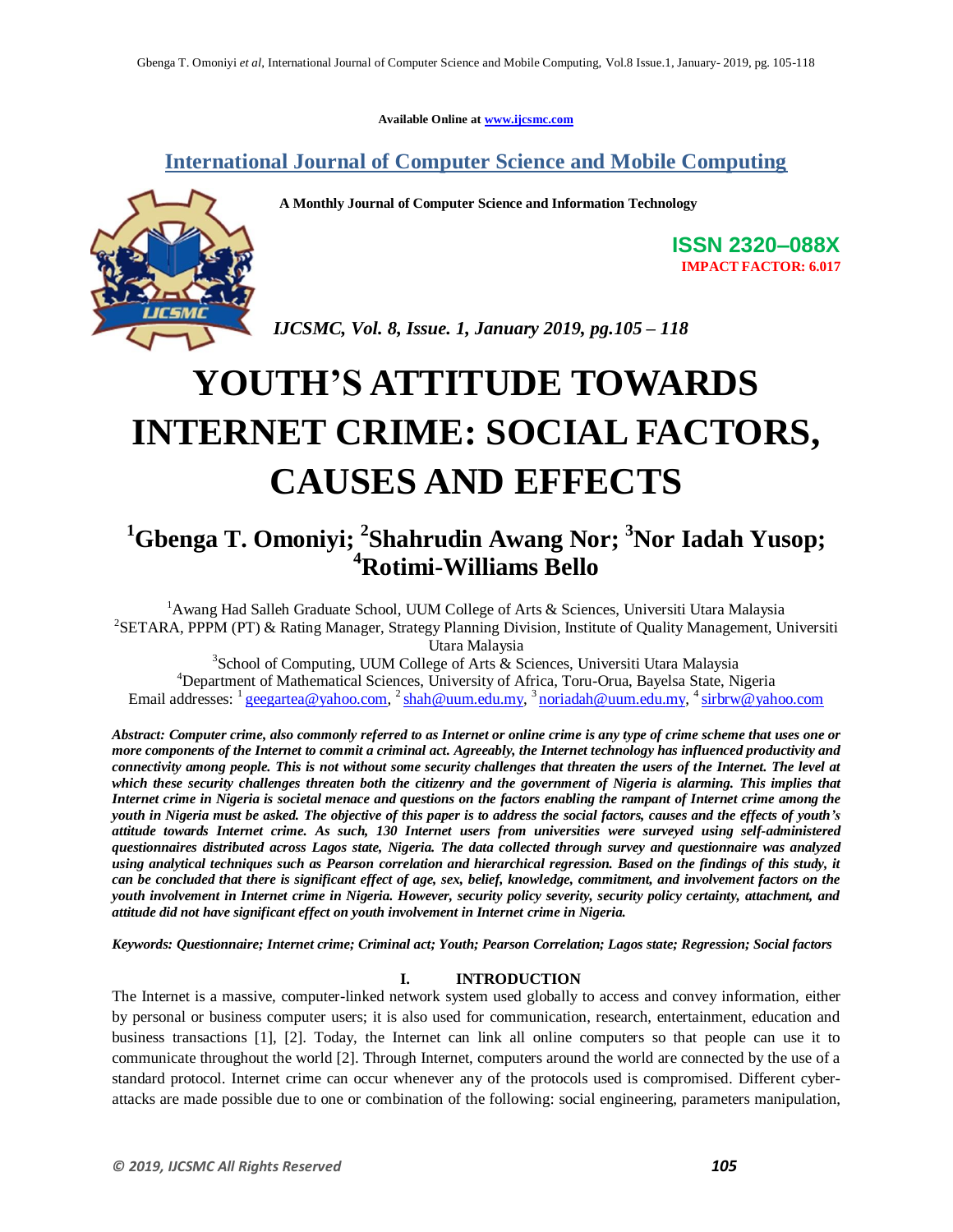malware, pharming, SQL injection, spoofing, phishing, Bruteforce attacks, weak password, website defacement, use of unpatched software, organized crime syndicates, physical disconnection, and internal security breaches among others. Among the criminal activities that are committed on the Internet, greater percentage goes to the youth. This is in line with the findings of [3] as well as [4] who revealed the possibility of a variety of factors to predict attitudes to corruption.

Similarly, people with high scores in need for achievement have been found to be characterized by a tendency to seek challenges and a high degree of independence. [5] added that the most satisfying reward of people with high need for achievement is the recognition of their achievements. These are not unconnected with the changing in the value system of Nigerians. Achievement in terms of material wealth has taken a centre stage in every facet of our lives [6]. A society where need for achievement significantly predicts youth involvement in Internet crime needs to do value re-orientation, at least to safe her existence. [7] examined secondary school students" perceptions of incidences of Internet crime among school-age children in Oyo and Ondo states, Nigeria. The study indicated that students are being initiated into Internet crime by their friends in the universities, polytechnics, and colleges of education. Furthermore, male students are more involved than their female counterparts, a reflection of what happens worldwide. Also, senior secondary school students' involvement in Internet crime is not a function of the socioeconomic status of their parents, as students from both rich and poor homes engage in the crime. In addition to this, the involvement of students in Internet crime has no effect on their academic performance, as the students" higher level of cognitive thinking being used to scam people on the Internet is being exploited to enhance their academic standard. [8] contends that in Nigeria, unlike the traditional criminal groups, both sexes are functionally involved in Internet crime, with varying specialized functions. [9] and [10] claim that the anonymity and privacy that the Internet provides for potential users has excessively enhanced the degree of fluidity and structural complexity of the "yahoo-boys" operations in Nigeria. Today, they get access to the Internet without leaving the home. Embezzlements, electronic crimes, fictitious sales of properties and cars are all being carried out without leaving a trace. Also, gender has emerged among the yahoo-boys in Nigeria. This is essentially for the purpose of facilitating their nefarious activities. At a single point in time, an individual could claim to be a "beautiful lady" or a "big man" or a "celebrity", all depending on his/her immediate needs.

This finding is in line with [11] who found out that men and women have different cultural orientations that may influence the way in which they define electronic communication situations. "Gender characteristics are a primary means by which we sort and define self and others. Sex attributes provide basic information about how to conduct interactions with others and how to organize social reality" [6]. The practical contribution of this research will be towards the general public of Internet users in Nigeria, knowing the vulnerability and understanding the risk involved in Internet service usage would help in taking necessary precautions. Furthermore, results achieved by this research would help the users of the Internet services to be protected in terms of the reduction or at the very least, managing Internet crime. Findings from this research would also help the regulatory agencies in charge of the Internet activities in Nigeria to decide the path to sail in winning the fight against Internet crime and protecting users by incorporating social factors in preventing Internet users against perpetrators of Internet crime. This study is also carried out to help both the practitioners and relevant regulatory bodies to have a better grasp of the Internet crime status in Nigeria, to understand what challenges users are facing in terms of curbing Internet attacks and the varieties of attacks Internet users have to deal with. The major influence of this research is the pioneering approach of understanding the role of social factors and how it influence Internet crime in the Nigeria cyberspace. The findings of this study would imply constructive recommendations to practitioners, stakeholders, policy makers and the general public on what to take serious in the course of managing Internet crime in the Nigerian cyber space.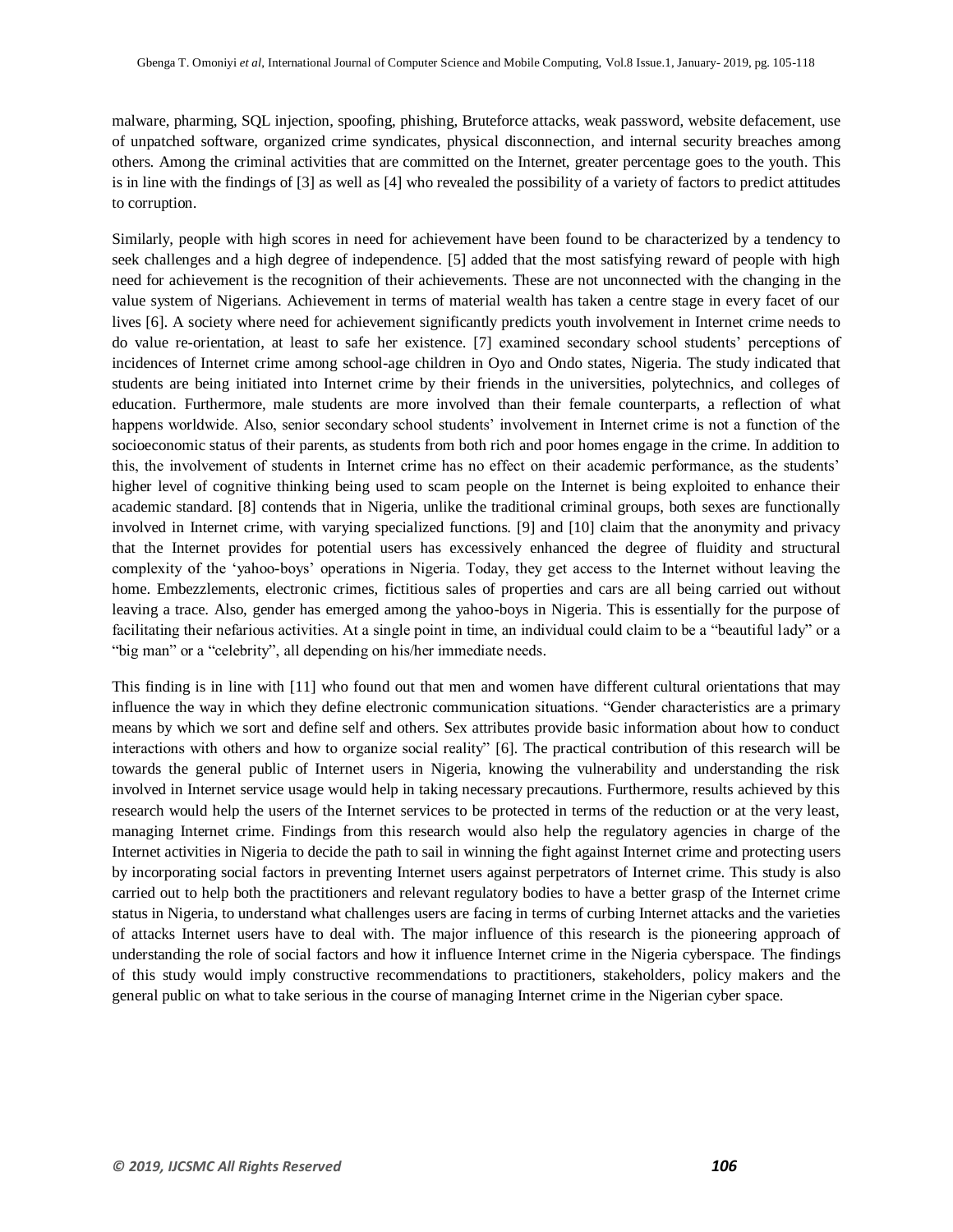### **II. METHODOLOGY**

### **II.I Research Design**

The study adopted theoretical perspectives of social cognitive theory in examining youth"s attitude towards Internet crime. In addition to that, the data collected through survey and questionnaire was analyzed using analytical techniques such as Pearson correlation and hierarchical regression.

### **II.II Participants and Sample**

Lagos state is selected as the only population of this study because it is considered a cosmopolitan state that house citizens originated from all the six regions of the country. More so, Lagos state has the highest population among Nigeria states. Using the G\*Power Analysis [12] as shown in Fig. 2.1 to determine the sample size of the respondents of the study, 85 respondents are revealed to be the minimum sample size for this study. In order to maximize response rate, 85 is increased by 50%. Therefore, the sample size in this study is decided to be 130 Internet users. 130 Internet users were surveyed using self-administered questionnaires distributed across the different universities in the state. The decision to survey users from universities is because majority of Nigerian now have access to the Internet via various means such as, home, cyber cafés, free/paid Wi-Fi at school and other hotspot locations. And since tertiary institutions in Nigeria have mandated basic computer appreciation courses for all students (as well as inculcated it in all schools curriculum), also for the general knowledge that Nigerian students, lecturers and other citizens with basic computer knowledge have the tendency of surfing the Internet regularly for numerous reasons, there is high guarantee that all respondents encountered in the universities will be Internet users. Random sampling technique was also used in selecting the participants that eventually participated in the study.



**Figure 2.1: G\*Power Analysis**

### **II.III Instrument**

[13], [14] have stressed the need for the design of research instrument in order to understand some underlying assumptions which help in formulating good questions that need to be answered by the participants. Redesigning research instrument for data collection is necessary in some cases that the previous and existing instruments are to be used in a scope that is different from previous research [15]. [15] argued that the object of study, research concept and dimensions require proper understanding before designing the research instrument. Thus, the researchers bear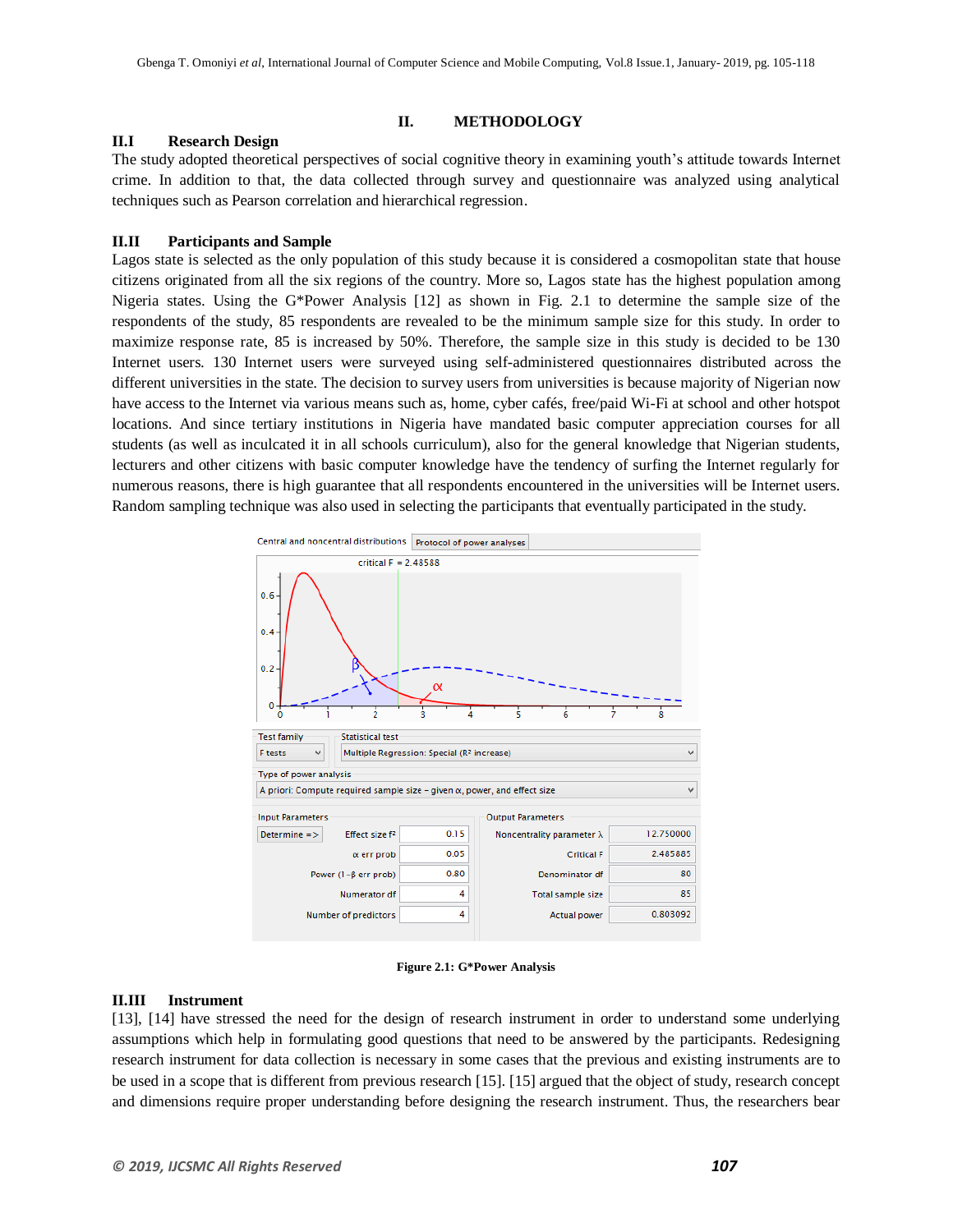the objective of research together with their dimensions and the participants in mind while designing the research instrument for this study. [16] asserted that structuring questionnaire in a manner that can be effortlessly comprehended and answered by the respondents is important as it affect the validity of the responses. If a questionnaire is structured well, respondent will be encouraged to answer the questions. Heedfully, in order to motivate respondents" response, the researchers clarified the objective of the research and guaranteed the respondents that their responses will be used anonymously and only for the purpose of the study. In line with this argument proffered by [17], stating it is important that researchers adhere to the research ethics by protecting the anonymity of their respondents and avoid ambiguous scaling of items. Therefore, the researchers ensure that the wordings of the questions are structured simplistically in order to maximize instruments" validity and reduce respondents" stress in answering the questions. Additionally, the questions were structured in a 5-point Likert psychometric scale for extracting the extent of agreement or disagreement of respondents to a certain statement in the questionnaire. The arrangement of the research instrument is sectioned into six parts. The first part entails questions on the background information of the respondents such as age, gender and their accessibility to Internet technology. The first section is followed by Section B and C which present items under severity and certainty of security policy respectively. Section D embodies items under the attachment. Section E presents items under commitment. Section F entails items measuring the involvement, section G is belief, section H is attitude, section I is knowledge and lastly section J entails items for Internet crime. The items were adopted from past studies and were adapted to suit the objective of this present research. For this study, a Cronbach Alpha reliability coefficient of 0.936 was however recorded.

#### **II.IV Procedure**

Figure 2.2 below depicts the procedure followed in this research in actualizing the survey research design.



**Figure 2.2: Survey design frameworks**

This section highlights the respondent rate. A total number of 130 respondents were targeted and questionnaires were distributed to all of them, out of which 120 questionnaires were retrieved and 8 questionnaires were considered disqualified basically on the issue of incomplete fillings, high rate of missing responses to relevant questions and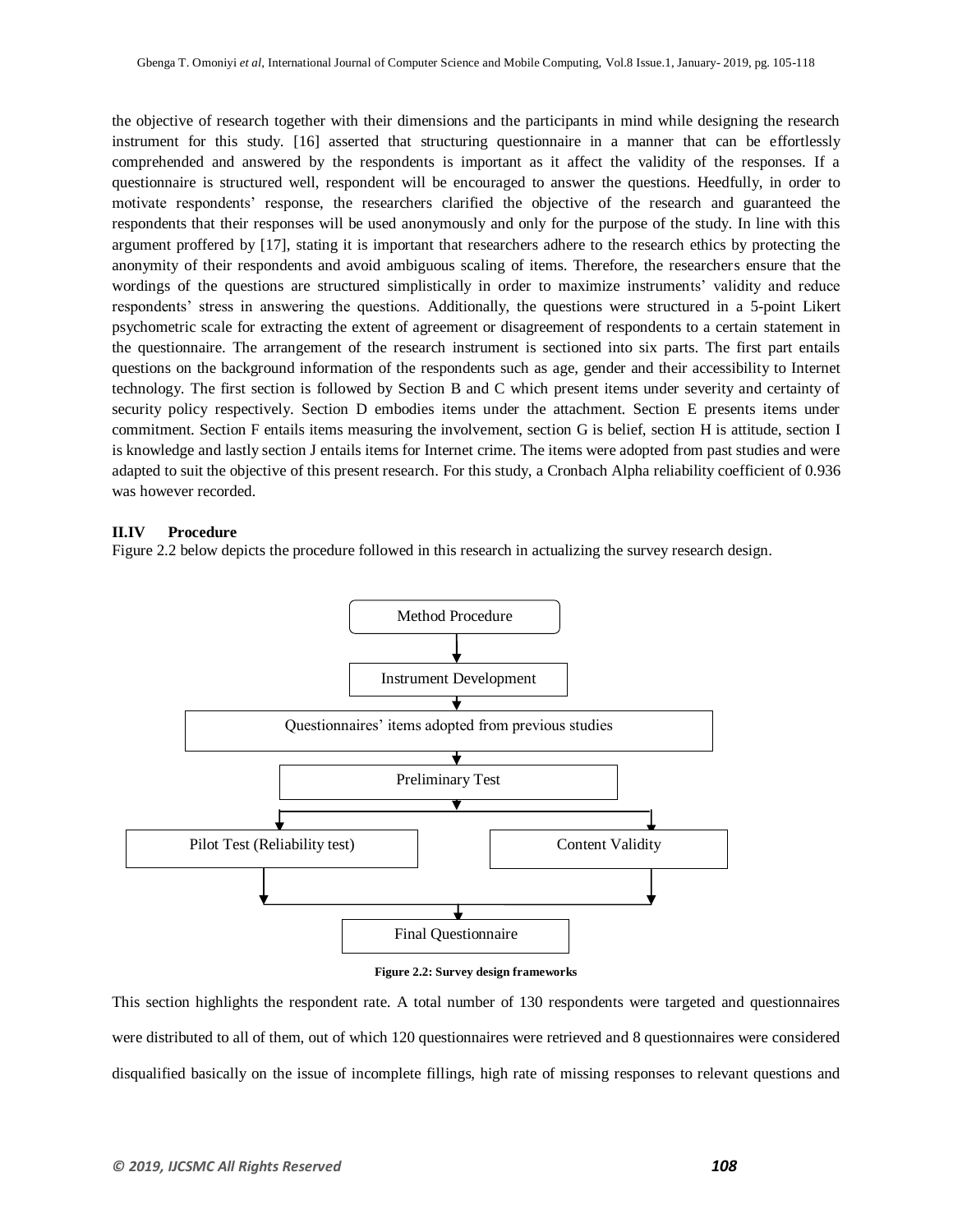similar issues, so, the overall valid retrieved questionnaires were 112 which was 93.33% usable for the purpose of the analysis. Table 2.1 shows the overall study survey response rate.

| Table 2.1: Survey response rate |                    |  |  |  |  |  |
|---------------------------------|--------------------|--|--|--|--|--|
| <b>Frequency</b>                | Percentage $(\% )$ |  |  |  |  |  |
| 130                             | 100                |  |  |  |  |  |
| 120                             | 92.31              |  |  |  |  |  |
| 8                               | 6.67               |  |  |  |  |  |
| 112                             | 93.33              |  |  |  |  |  |
|                                 |                    |  |  |  |  |  |

### **Table 2.1: Survey response rate**

### **III. RESULTS AND DISCUSSION**

**Table 3.1: Multiple regression summary table showing relationship of each social factors on the level of youth's attitude towards internet crime**

| Model Summary <sup>b</sup>               |                |                     |                              |                                                 |                                            |                                           |                              |     |     |                         |                   |
|------------------------------------------|----------------|---------------------|------------------------------|-------------------------------------------------|--------------------------------------------|-------------------------------------------|------------------------------|-----|-----|-------------------------|-------------------|
|                                          |                |                     |                              |                                                 |                                            | <b>Change Statistics</b>                  |                              |     |     |                         |                   |
| <b>Variables</b>                         | <b>Model</b>   | $\mathbf R$         | $\mathbf R$<br><b>Square</b> | <b>Adjusted</b><br>$\mathbf R$<br><b>Square</b> | Std.<br>Error of<br>the<br><b>Estimate</b> | $\bf R$<br><b>Square</b><br><b>Change</b> | $\mathbf F$<br><b>Change</b> | df1 | df2 | Sig. F<br><b>Change</b> | Durbin-<br>Watson |
| Security<br>Policy<br>Severity<br>(SPS)  | $\mathbf{1}$   | $.551^{\circ}$      | .303                         | .242                                            | .941                                       | .303                                      | 4.932                        | 9   | 102 | .000                    | 1.670             |
| <b>Belief</b>                            | $\overline{2}$ | $.794^{\rm a}$      | .630                         | .443                                            | .636                                       | .381                                      | 3.362                        | 37  | 110 | .000                    | 1.846             |
| Security<br>Policy<br>Certainty<br>(SPC) | 3              | $.773^{\rm a}$      | .598                         | .394                                            | .778                                       | .293                                      | 2.929                        | 37  | 110 | .000                    | 1.880             |
| Attitude                                 | $\overline{4}$ | $.787$ <sup>a</sup> | .619                         | .426                                            | .816                                       | .619                                      | 2.929                        | 37  | 110 | .000                    | 1.762             |
| Attachment                               | 5              | $.778^{a}$          | .605                         | .405                                            | .907                                       | .619                                      | 3.023                        | 37  | 110 | .000                    | 1.805             |
| Knowledge                                | 6              | $.737^{\rm a}$      | .543                         | .311                                            | .839                                       | .619                                      | 2.341                        | 37  | 110 | .001                    | 1.841             |
| Commitment                               | $\overline{7}$ | $.734^{a}$          | .539                         | .305                                            | .892                                       | .619                                      | 2.306                        | 37  | 110 | .001                    | 1.704             |
| Involvement                              | $8\,$          | $.778$ <sup>a</sup> | .606                         | .406                                            | .885                                       | .619                                      | 3.033                        | 37  | 110 | .000                    | 1.659             |

a. Predictors: (Constant), SPS, Belief, SPC, Attitude, Attachment, Knowledge, Commitment, Involvement

b. Dependent Variable: IC3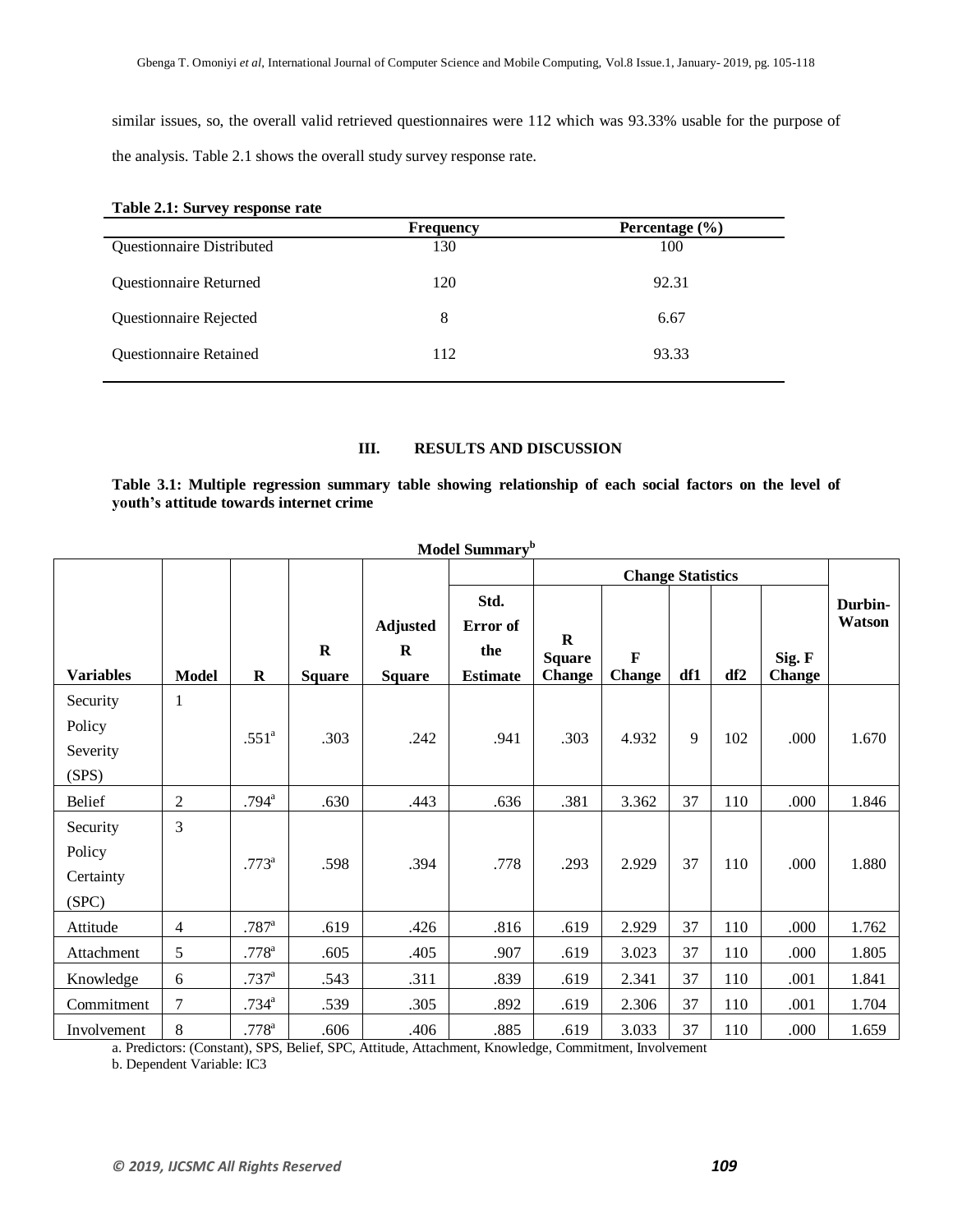|              | <b>Model</b> | <b>Sum of Squares</b> | df  | <b>Mean Square</b> | F     | Sig.              |
|--------------|--------------|-----------------------|-----|--------------------|-------|-------------------|
| $\mathbf{I}$ | Regression   | 39.324                | Q   | 4.369              | 4.932 | .000 <sup>b</sup> |
|              | Residual     | 90.355                | 102 | .886               |       |                   |
|              | Total        | 129.679               | 111 |                    |       |                   |

**ANOVA<sup>a</sup>**

|  |  | Table 3.2: Anova results of all the predictors against level of Internet crime in Lagos state |
|--|--|-----------------------------------------------------------------------------------------------|
|  |  |                                                                                               |

a. Dependent Variable: IC3;

b. Predictors: (Constant), SPS, Belief, SPC, Attitude, Attachment, Knowledge, Commitment, Involvement.

From the results as shown in Table 2.1, the response rate is 93.33% of the returned questionnaire which is a good percentage of a survey data gathering. This indicates that the data will be able to provide a strong result and true picture of the study objective. The predictors or constructs of the study were tested for reliability and validity using Cronbach test (Table 3.4). The result as shown in the Table 3.4 indicates that all the measurement items are valid and significant as the values ranges between 0.722 to 0.825 values. It shows they are all significant and can really explain the variables to some degree of validity. The result shows that out of all the respondents of the survey, 51.8% of them are male compared to 48.2% that are female. The indication of the result is that more men get used to Internet among Nigerians. Male uses Internet facilities more than their female counterpart. It also indicates that they are more aware of Internet and its facilities and utilized it than their female counterpart.

This can also mean that men are more susceptible to Internet crime more than their women counterpart because they use Internet facilities more than the women in Nigeria settings. This result agrees with the findings of [18] and [19] where it was confirmed that male students are notably more participating than their female colleagues, an expression of what is happening globally. In addition, senior secondary school students participate in Internet crime not only as a result of the socio-economic significance of their parents but as students from both rich and poor homes engage in the crime.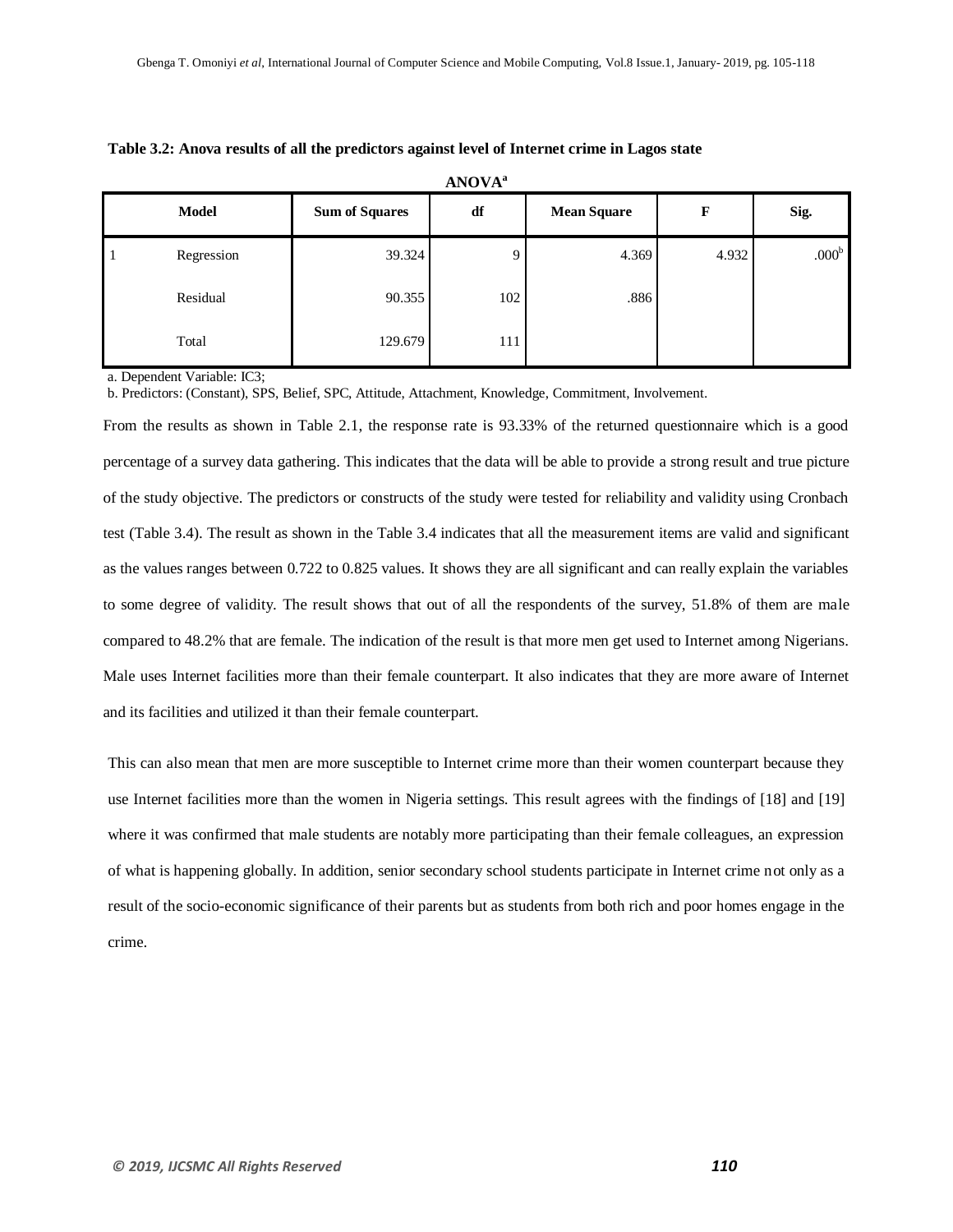|                                 | <b>Unstandardized Coefficients</b> |                   | <b>Standardized</b><br><b>Coefficients</b> |          |      | <b>Co linearity Statistics</b> |            |
|---------------------------------|------------------------------------|-------------------|--------------------------------------------|----------|------|--------------------------------|------------|
| Model                           | $\, {\bf B}$                       | <b>Std. Error</b> | <b>Beta</b>                                | t        | Sig. | <b>Tolerance</b>               | <b>VIF</b> |
| (Constant)                      | .880                               | .432              |                                            | 2.038    | .044 |                                |            |
| Security<br>policy<br>severity  | $-.006$                            | .185              | $-.003$                                    | $-.030$  | .976 | .928                           | 1.077      |
| Belief                          | .322                               | .159              | .303                                       | 2.028    | .045 | .306                           | 3.267      |
| Security<br>policy<br>certainty | $-.259$                            | .116              | $-.297$                                    | $-2.235$ | .028 | .388                           | 2.576      |
| Attitude                        | .160                               | .109              | .162                                       | 1.463    | .146 | .558                           | 1.793      |
| Attachment                      | $-.198$                            | .246              | $-.069$                                    | $-.805$  | .422 | .931                           | 1.074      |
| Knowledge                       | $-.328$                            | .233              | $-.139$                                    | $-1.411$ | .011 | .703                           | 1.422      |
| Commitment                      | .564                               | .239              | .224                                       | 2.361    | .020 | .757                           | 1.321      |
| Involvement                     | 1.178                              | .227              | .449                                       | 5.185    | .000 | .910                           | 1.099      |

### **Table 3.3: Coefficient results**

a. Dependent Variable: IC3

### **Table 3.4: Reliability measure**

| <b>Constructs</b>         | <b>Number of Items</b> | Cronbach's Alpha |
|---------------------------|------------------------|------------------|
| Security policy severity  | 4                      | 0.947            |
| Security policy certainty | 4                      | 0.804            |
| Attachment                | 5                      | 0.922            |
| Commitment                | 3                      | 0.811            |
| Involvement               | 5                      | 0.973            |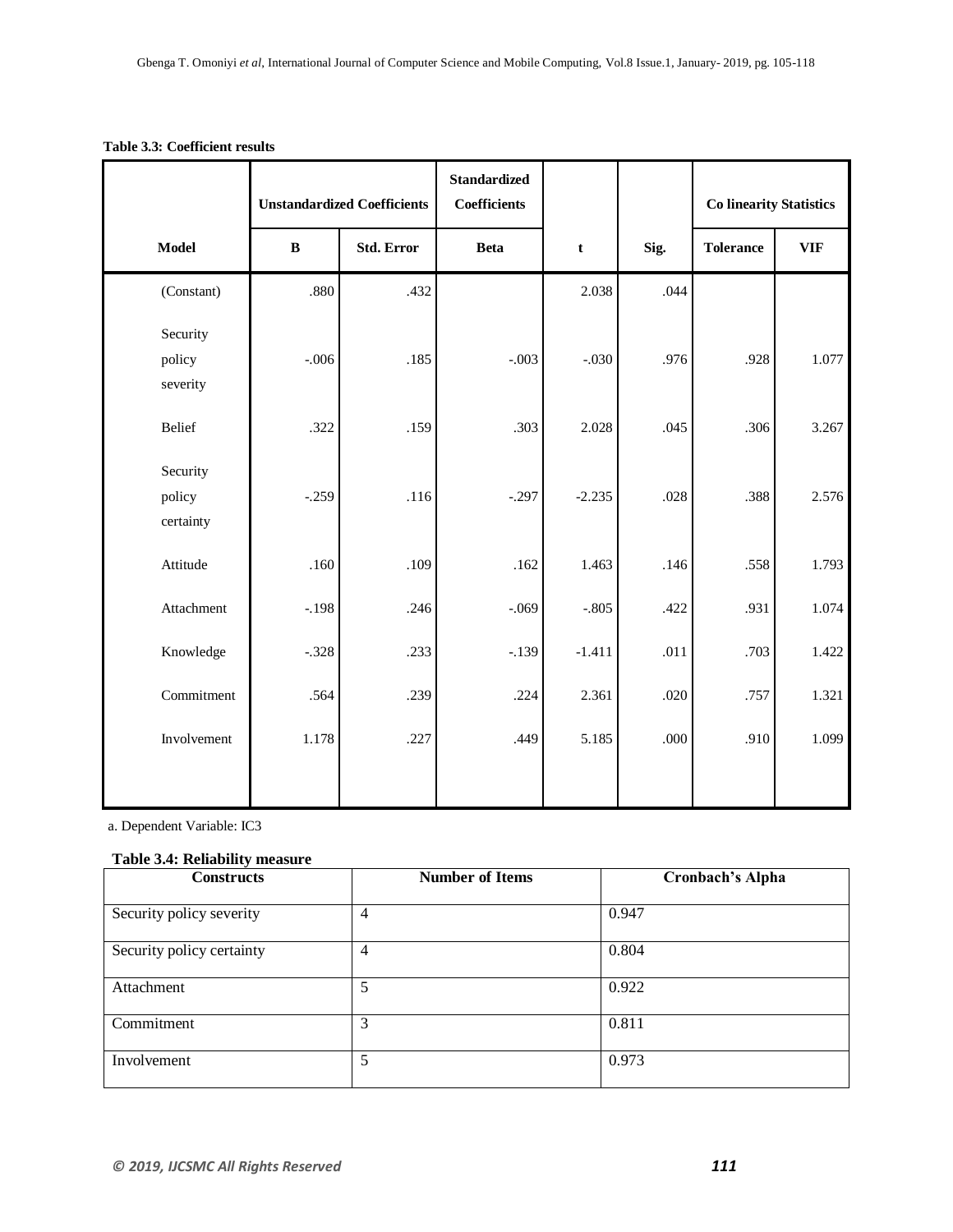| Belief                | 4 | 0.801 |
|-----------------------|---|-------|
| Attitude              |   | 0.944 |
| Knowledge             |   | 0.825 |
| <b>Internet Crime</b> | − | 0.765 |

In term of age, among the respondents, those in the age bracket 19-24 years recorded 15.2 %. This is referred to as adolescence age that is still coming up into the reality of life and what it takes to cope with life. But there is a certainty that they will take after their senior in the age bracket 25-29 years and 30-39 years age bracket. Those in the age bracket 25-29 years came second with the percentage of 26.8. Looking critically at this, these are youth who are more versatile in the use of computers and Internet with the possibility of high involvement in cyber or Internet crime. The more they are exposed to Internet, the high the probability of getting involved in Internet crime and this reflect the good picture of what is happening in the country.

Age bracket 30-39 years has the highest percentage of 36.6. The indication of this is the fact that more youth of the country are exposed to Internet usage where they have access to online games, online betting, dating sites among others and thereby prone to Internet crime because of the JET (Junctional ectopic tachycardia) age syndrome. The age bracket of 40-45 years recorded 19.6% which is also higher and third in the rank. Lastly, those respondents in the age bracket of 60 years and above are least in the percentage value with 1.8 %. They are less prone to Internet crime because they rarely use Internet and computer facilities. This result corroborate the earlier findings in the literatures such as the one conducted by [7] where the views of secondary school students was observed on the frequency of the cyberspace crime among the school-age progenies in Oyo and Ondo states, Nigeria. The study shows that students are being lured into cyberspace scam by their associates in the higher institutions of learning [18].

From the regression analysis as shown in Table 3.1, the  $R^2$  value is 0.303 (Adjusted  $R^2$  is 0.242). This shows that the predictors or measurement variables, security policy severity, can only explain 24.2 % variance of the dependent variable, which is the level of Internet crime. Likewise, belief has  $R^2 = .630$  and adjusted  $R^2 = .443$ . This means that this predictor, belief can only explain 44.3% of the dependent variable. In a like manner, the result of  $R^2$  for security policy certainty as a predictor is .598 and the adjusted  $R^2 = .394$ .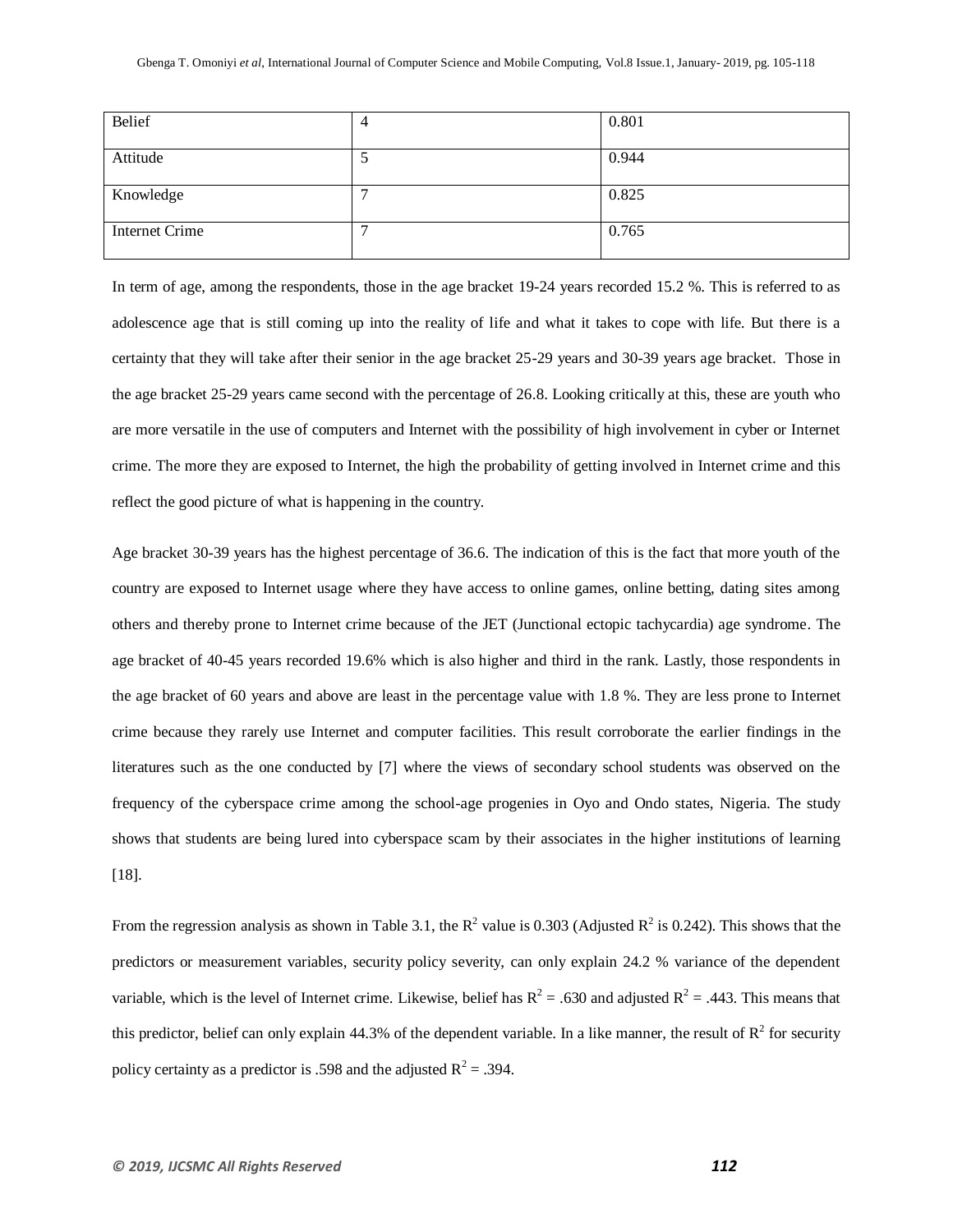Which means security policy certainty can only explain 39.4% of the dependent, the level of Internet crime. Meanwhile, attitude recorded  $R^2 = .619$  and adjusted  $R^2 = .426$ , expressing that attitude only explain 42.6% of the dependent variable. As for attachment as a predictor has  $R^2 = 0.605$  and the adjusted  $R^2 = 0.405$ , indicating that attachment can only explain 40.5% of the dependent variable. Knowledge recorded  $R^2 = .543$  and the adjusted  $R^2 =$ .311. This signified that 31.1% of the dependent variable was explained by knowledge. In the meantime, commitment has  $R^2 = .539$  and the adjusted  $R^2 = .305$ , this means, 30.5% of the dependent variable is explained by knowledge. Lastly, involvement has  $R^2 = 0.606$  and adjusted  $R^2 = 0.406$ . It means involvement only explained 40.6% of the dependent variable. Using Table 3.3, the coefficient table shows the significant value, which represents the *P* value of each of the social factors.

Security policy severity has  $P = 0.976$  value.  $P = 0.976 > 0.05$ , so, it means it doesn't have a significant value to explain the variance of Internet crime. There is no significant relationship between security policy certainty and level of Internet crime in Nigeria. This actually indicates that the current security policy severity in Nigeria as it is being operated has no bite on the level of Internet crime. This result is in tune with the findings and suggestions of some researchers. [20] found the establishment of security policy to be significantly efficient in preventing the misuse behaviour of Internet by serving as a deterrent mechanism for trespassers. Similarly, [21] found security policy as a significant antecedent variable to Internet users" safety on the Internet. In line with this, [22] justified that the provision of stern security policy is part of the social factors that influence Internet crime in Nigeria. The study strongly recommended policy makers to enact stern policies that discourage the misuse behaviour of Internet technology and discourage Internet crime in Nigeria.

Belief recorded *P=* 0.045 significant value, *P* 0.045≤ 0.05, this is a little less or almost equal the standard hence it has significant value to explain Internet crime. It signifies that in Nigeria, the issue of belief in one faith or the other can influence the level of Internet crime. This corroborates the results of other researchers in which belief was expatiated as a factor that can influence level of Internet crime. For instance, [23] stated that belief, also known as personal norms denotes the workers' esteems and perspectives on information security conformity with organizational policies. [24] researched the role of belief in the development of appropriate computer behaviour. An appraisal of the study uncovered that belief influence people's disposition towards participating in organizational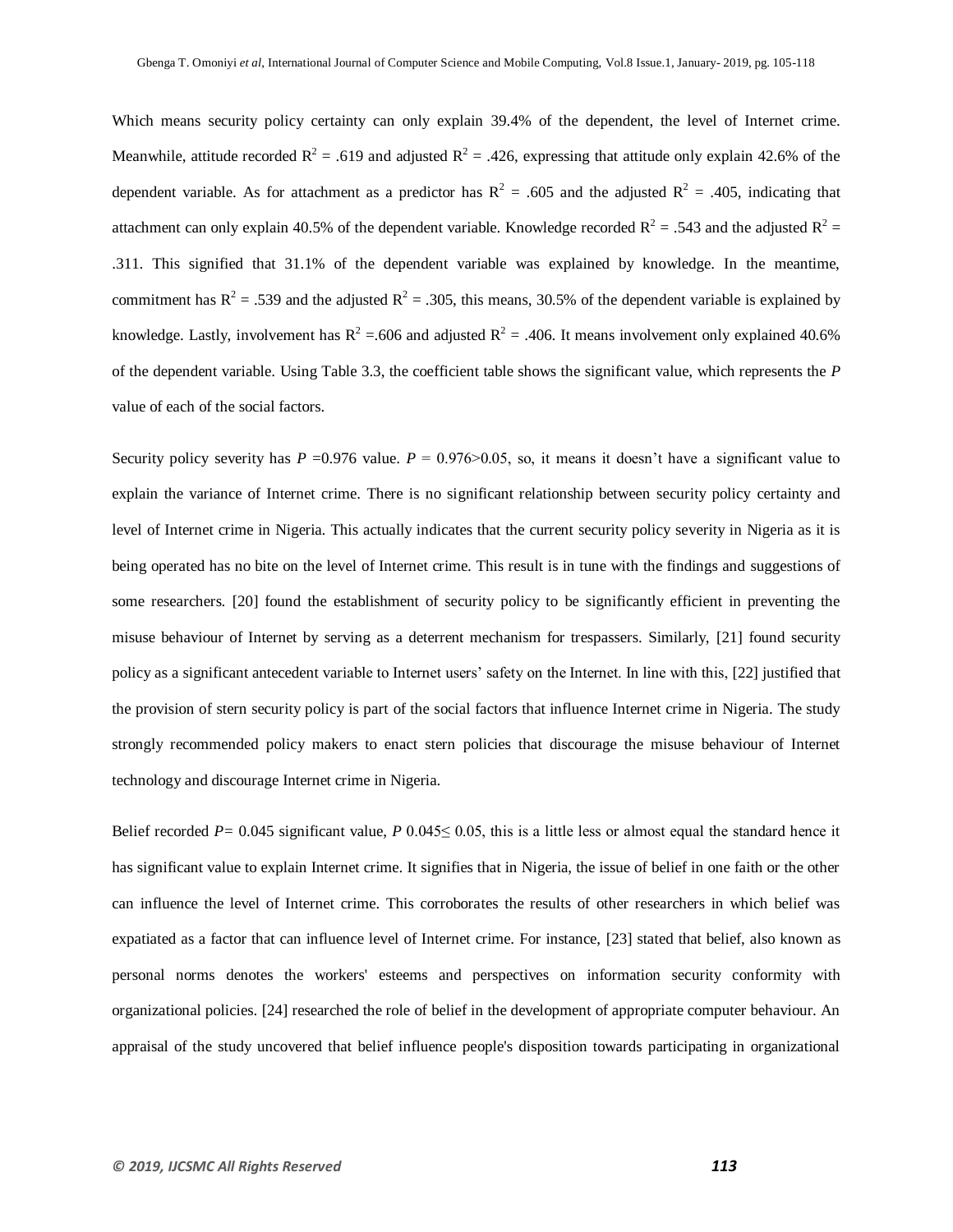information security misconduct [23]. It is guessed that people with good individual esteems and standards have an uplifting disposition towards agreeing to information security policies in organizations [23].

Security policy certainty is another social factor and it recorded a *P* value of .28 >0.05. This means this social factor is not significant in the context of Nigeria. The Nigeria level of Internet crime as at now and with the way and manner of the security policy and certainty has no influence on the Internet crime. It is not firmly enforced as expected. This finding is in tune with the findings by [24] which found no significant effect of security policy on users" misuse behaviour of the Internet. This was corroborated by [25] as he added in his suggestions that the lucidity and widespread promotion of security policies influence Internet users" adherence to security policies. In other words, enacting Internet security policies that protect Internet users is as important as making the policies accessible, understandable and comprehensible. Likewise, [26] established that agencies should also be responsible for making Internet users aware of the terms and conditions of security policies because users awareness of security policies determines their compliance and subsequently affect their safety and protection on the Internet.

Attitude has  $P = 146$  and this  $P$  value  $> 0.05$ , indicating that attitude has nothing to do with the level of Internet crime in Nigeria context. The attitude of an individual, especially the Internet users" has no significant relationship with the level of Internet crime in Nigeria. Surprisingly, this is contrary to findings of a past study conducted by [27] where an empirical backing was given to this contention. This may be due to the nonchalant attitude of the Internet users to yield to the government policy severity and certainty.

Attachment is another social factor with  $P = 0.422$  which is *P* value  $> 0.05$ , meaning that attachment has no significant relationship with the level of Internet crime in Nigeria. Attachment can be in various forms; the more attached an individual to their work schedule and organization policy, the lesser their attachments are to the Internet. This is according to past studies where it was explained by [28] that if a person feels attached to their organization more (and for the purpose of this study, Nigeria as a community); there is high tendency that they will not intend to get involved in any criminal activities. [24] argued that attachment can exist in different forms based on how the theory is intended to be applied, it could be parental attachment which involved being attached to one's parent, school attachment which involved being attached to one's academic institution, organizational attachment which involves being attached to one's place of work or community attachment which entails being attached to one's community as a whole.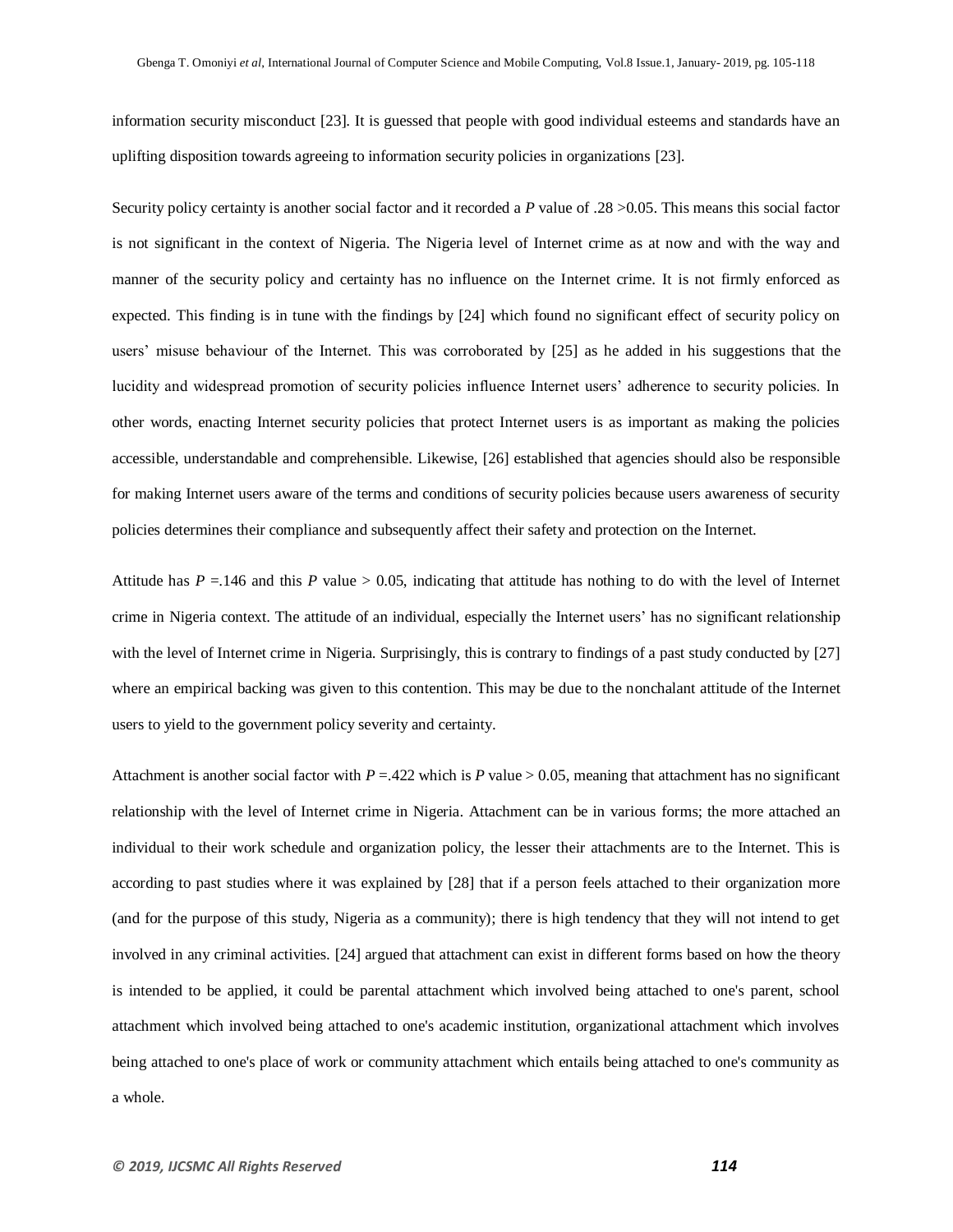Knowledge *P* value =.011 < 0.05. This simply means knowledge has a significant relationship with level of Internet crime. Most people or individual arrested for committing Internet crime are vast in Internet properties and facilities. They have the technical capacity and ability. This corroborates the findings of past study such as [29] which found a considerable relationship between knowledge, users experience and positive security behaviour of Internet users.

Commitment recorded *P=*.020 < .05 signifying that commitment has a strong significant relationship to the level of Internet crime in Nigeria. This may be as a result of the addiction syndrome of those that commit the crime in Nigeria society. This corroborates the findings and argument of past researchers like [28] which argued that if people are involved in conservative or socially accepted activities, they have a lower tendency of being engaged in any criminal activities because they will be too busy spending time with conventional people. [23] explains that individuals are the fundamental issue in the human parts of information security, because of their immediate contact with information. Their obligation and sense of duty regarding protecting information resources assume an imperative role in this aspect. While, in the word of [30], commitment denotes the desire to secure a high standard occupation. Individual accomplishment and status are quite essential to committed people.

Involvement has  $P=0.000$  which mean  $P < 0.05$ . This explained that involvement has a very strong relationship with level of Internet crime in Nigeria. This may be due to the fact that it takes involvement for such a crime to be committed. [31] describes involvement as creating or developing a good relationship with people or colleagues. [32] argues that involvement can be identified with costs of opportunity and how individuals invest their time. This result agreed with other research findings like [33] where it was demonstrated that the tie of involvement or participation such as attending informal meetings with people, creating personal relationships, being loyal and faithful to the organization and community are efficient in reducing computer abuse by the workers.

Therefore, it can be said that the hypothesis which stated that age, sex, belief, knowledge, commitment, and involvement factors will significantly, independently and jointly predict attitude towards internet crime among the youth in Lagos state was partially significantly supported by the study"s findings.

#### **IV. CONCLUSION AND RECOMMENDATION**

Based on the findings of this study, it can be concluded that there is significant effect of age, sex, belief, knowledge, commitment, and involvement factors on the youth involvement in Internet crime in Lagos state and Nigeria as a whole. However, security policy severity, security policy certainty, attachment, and attitude did not have significant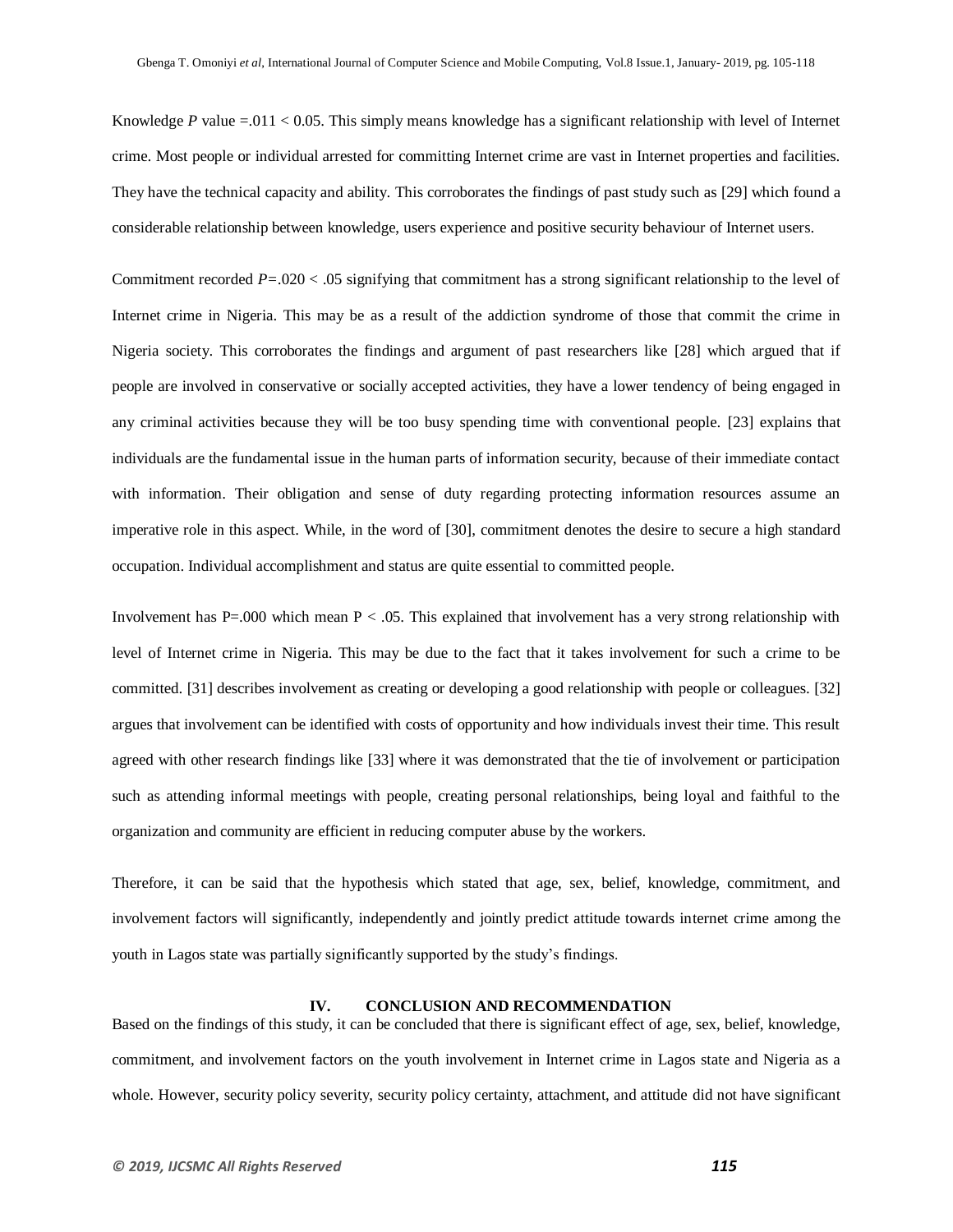effect on youth involvement in Internet crime in Lagos state and Nigeria as a whole. The following are the conclusion deduced from this research study:

- (a) That male individual is more open to the use of computer set than female in Nigeria and hence more prone to Internet crime than their female counterpart.
- (b) Those in the age bracket of 30-39 years are more users of computer set and Internet in Nigeria and they constitute the youth age of Nigeria.
- (c) Majority of the respondents have computer set at home and have access to Internet facilities and broadband as well as fast speed Internet facilities.
- (d) Most of social factors considered in this survey as measurement variables have low standard deviations that are values towards the mean of the set except for three of them which are security policy certainty-1.018, attachment-1.236 and commitment- 1.093 respectively.

Concerning their significances, involvement as a social factor has a strong significant relationship with the level of Internet crime in Nigeria. This is also followed by commitment, belief and knowledge. All these social factors contributed immensely to the level of Internet crime in Nigeria context. The social factors such as security policy severity, security policy certainty, attitude and attachment has no significant relationship with the level of Internet crime in Nigeria.

### The researchers recommended that:

Government should concentrate more on the causes of youth's attitude towards Internet crime and its effects on the economy by putting in place policies and enlightening programmes on Internet usage in such a way that youth"s life can be transformed so as to combat the social menace of Internet crime in Nigeria. Beyond that, the social menace which is the bane of Nigeria populace should be critically investigated and arrested than the way it is being handled currently, just as rightly presented by [22].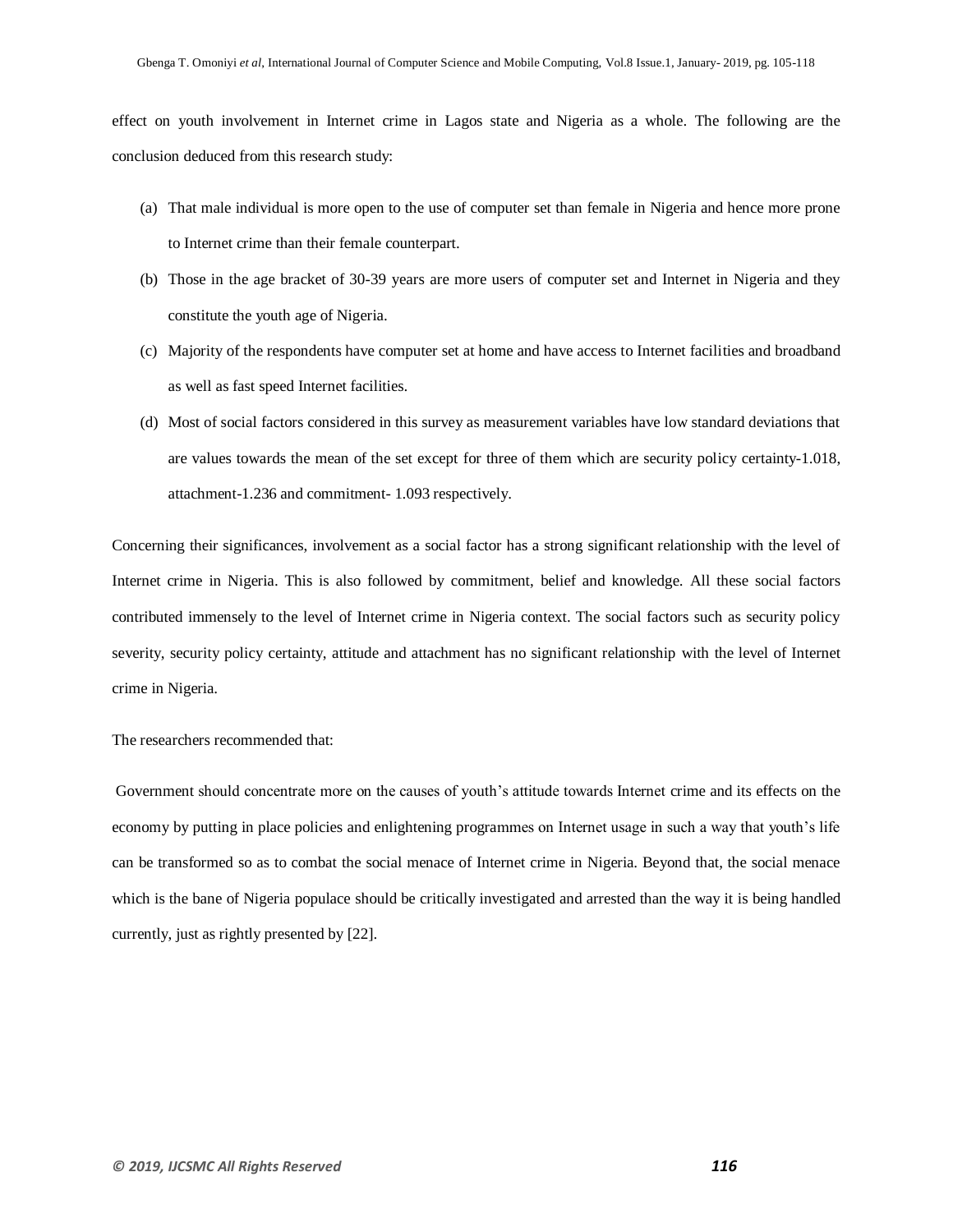## **REFERENCES**

- [1] Kraut, R., Patterson, M., Lundmark, V., Kiesler, S., Mukopadhyay, T., Scherlis, W. (1998). Paradox: A social technology that reduces social involvement and psychological well-being? American Psychologist, 53, 1017–1031.
- [2] Schneider, G. P., Evans, J., Pinard, K. T. (2006): The Internet Fourth Edition- Illustrated Introductory (4th Ed.). United States of America: Thomson CourseTechnology.
- [3] Gbadamosi, G. and Bello, M. (2009) "Profiling corruption perception in Africa: the role of religion, gender, education and age', in N. Delener, L. Fuxman, F.V. Lu, A. Putnova, and L.E. Rivera-Solis (eds) Proceedings of Business strategies and technological innovations for sustainable development: creating global prosperity for humanity conference, 7-11 July, 2009, Prague. Prague: Global Business and Technology Association (GBATA): 440-447.
- [4] Treisman D. 2000. The causes of corruption: a cross-national study. Journal of Public Economics 76(3):399--458.
- [5] McClelland, J. L., Rumelhart, D. E. (1981). An interactive activation model of context effects in letter perception: I. An account of basic findings. Psychological Review, 88(5), 375-407. [http://dx.doi.org/10.1037/0033-295X.88.5.375.](https://psycnet.apa.org/doi/10.1037/0033-295X.88.5.375)
- [6] Fasanmi, S. S., Kaburuk, D. S., Ariyo, A. B. Influence of Psycho-social Factors on Youths" Attitude towards Internet Fraud in Nigeria. 4th WORLD CONFERENCE ON EDUCATIONAL TECHNOLOGY RESEARCHES, WCETR2014. Procedia - Social and Behavioral Sciences 182 ( 2015 ) 110 – 115.
- [7] Ige, O. A. (2008). Secondary School Students" Perceptions of Incidences of Internet Crimes among School Age Children in Oyo and Ondo States, Nigeria. A Master dissertation in the Department of Teacher Education, University of Ibadan.
- [8] Adeniran, A. I. (2008). The Internet and Emergence of Yahoo-boys sub-Culture in Nigeria. International Journal of Cyber Criminology, 2(2), 368–381.
- [9] Reddick, R., King, E. (2000). The Online Student: Making the Grade on the Internet: Forth Worth: Harcourt Brace.
- [10] Adeniran, A. (2006). A Non-Dependent Framework for Development, This day, www.thisdayonline.com
- [11] O,Brien, J. (1999). Preface [to special section on NSCAT Validation and Science]. Journal of Geophysical Research 104: doi: 10.1029/1999JC900077. Issn: 0148-0227.
- [12] Lyles, R. H., Lin, H. M., Williamson, J. M. (2007). A practical approach to computing power for generalized linear models with nominal, count, or ordinal responses. Statistics in Medicine, 26, 1632-1648.
- [13] Daniel, M. (2012). Design Characteristics of Virtual Learning Environments: A Theoretical Integration and Empirical Test of Technology Acceptance and IS Success Research. Springer Gabler, Germany.
- [14] David, C., Robert, W. C. (2007). Designing and Constructing Instruments for Social Research and Evaluation. John Wiley and Sons, Inc.
- [15] Leiyu, S. (2008). Health Services Research Methods. 2<sup>nd</sup> Edition, Delmar learning, USA.
- [16] Hair, J. F., Money, A. H., Samouel, P., Page, M. (2007). Research methods for business. Westsussex: John Wiley and Sons Ltd.
- [17] Organ, D. W., Podsakoff, P. M., Mackenzie, S. B. (2006). Organizational citizenship behaviour: Its nature, antecedents and consequences. USA: Sage Publications, Inc.